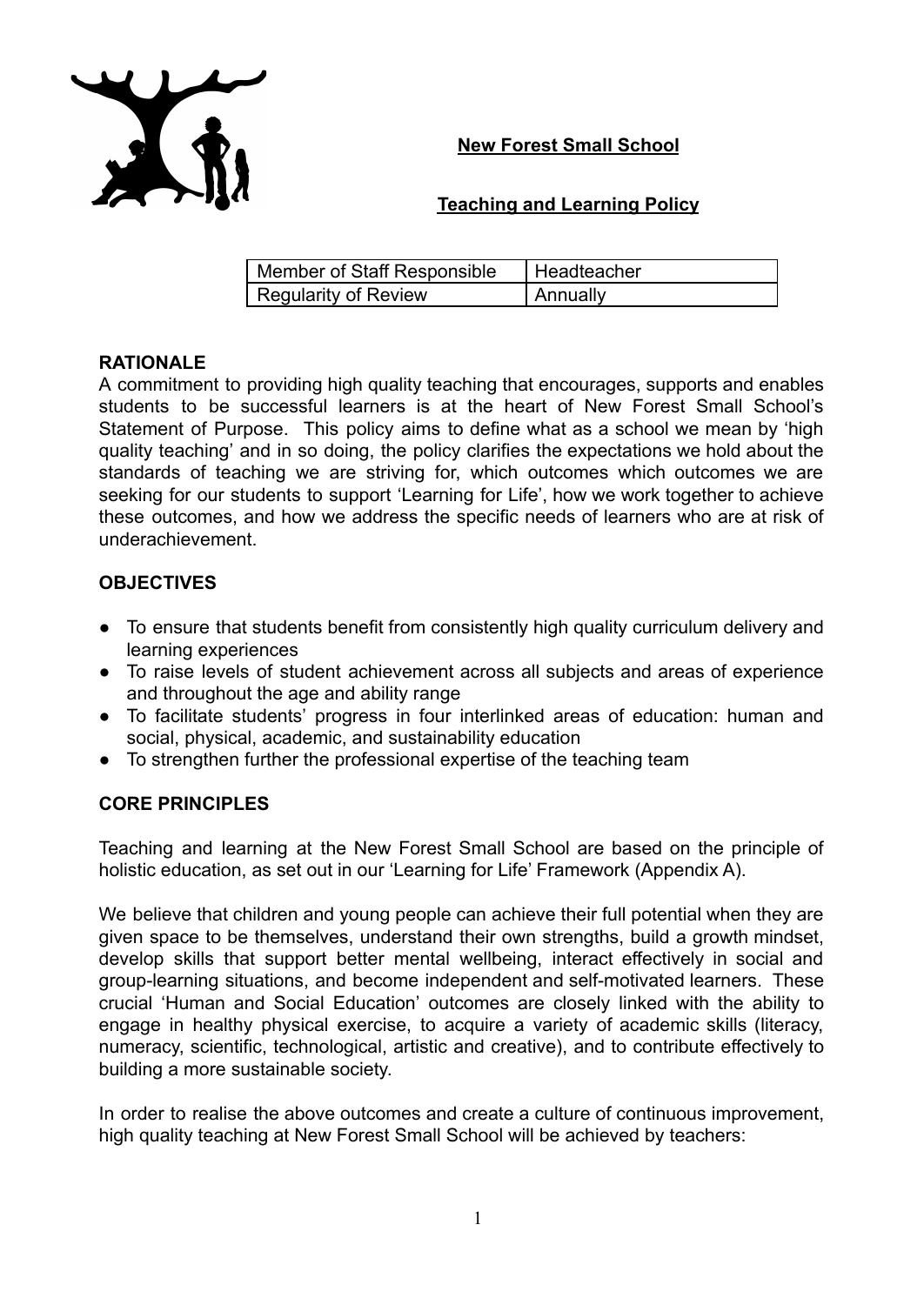- 1. Having a secure knowledge and understanding of the subjects they teach
- 2. Setting high expectations in order to extend students' knowledge, skills, concepts and understanding
- 3. Planning and preparing effectively
- 4. Employing appropriate methods and strategies to enable students of all abilities to achieve the desired learning outcomes
- 5. Employing timely and appropriate intervention when needed and possible to support students' progress.
- 6. Managing time and resources efficiently and effectively
- 7. Valuing and praising the work of students and promoting high standards of behaviour
- 8. Using the agreed assessment, recording and reporting strategies, to help students to make progress and to support the planning of teaching strategies that help students improve in targeted areas.
- 9. Setting appropriate homework tasks which enhance student learning and progress
- 10.Providing a safe and stimulating learning environment
- 11. Liaising with parents and other professionals, where required, to support students
- 12.Providing impartial, accurate and up-to-date careers guidance.

#### **MANAGEMENT AND PRACTICE**

#### **Management**

Nicholas and Alison Alp oversee Learning and Teaching in the school.

There are regular meetings for both Primary and Secondary, with a specific focus on key aspects of Learning and Teaching and helping each child to achieve progress in areas of the framework that they may be struggling with.

Subject teachers have responsibility for the quality of Learning and Teaching in their subjects. They identify priorities for improvement.

Formal and informal monitoring activities are carried out by the deputy head Marianne Wilberforce. Such activities will involve lesson observation; work sampling, and discussions with the teacher and with students. Feedback to individual teachers and the headteacher will be given when formal monitoring has been undertaken. The success of this policy will be measured against the objectives set out above and against the success criteria in the relevant sections of the School Improvement Plan.

The Governors' Advisory Board is encouraged to review the School Improvement Plan and comment on the extent to which the school is meeting the Independent Schools Standards, with a particular emphasis on the delivery of quality education, at its termly meetings. The Headteacher and other staff members attend the Board meetings and ensure that its decisions and recommendations are communicated to staff during the weekly meetings (see below), and/or by e-mail. Additional staff meetings or training may be arranged as necessary if there are particular concerns that need to be discussed in more depth.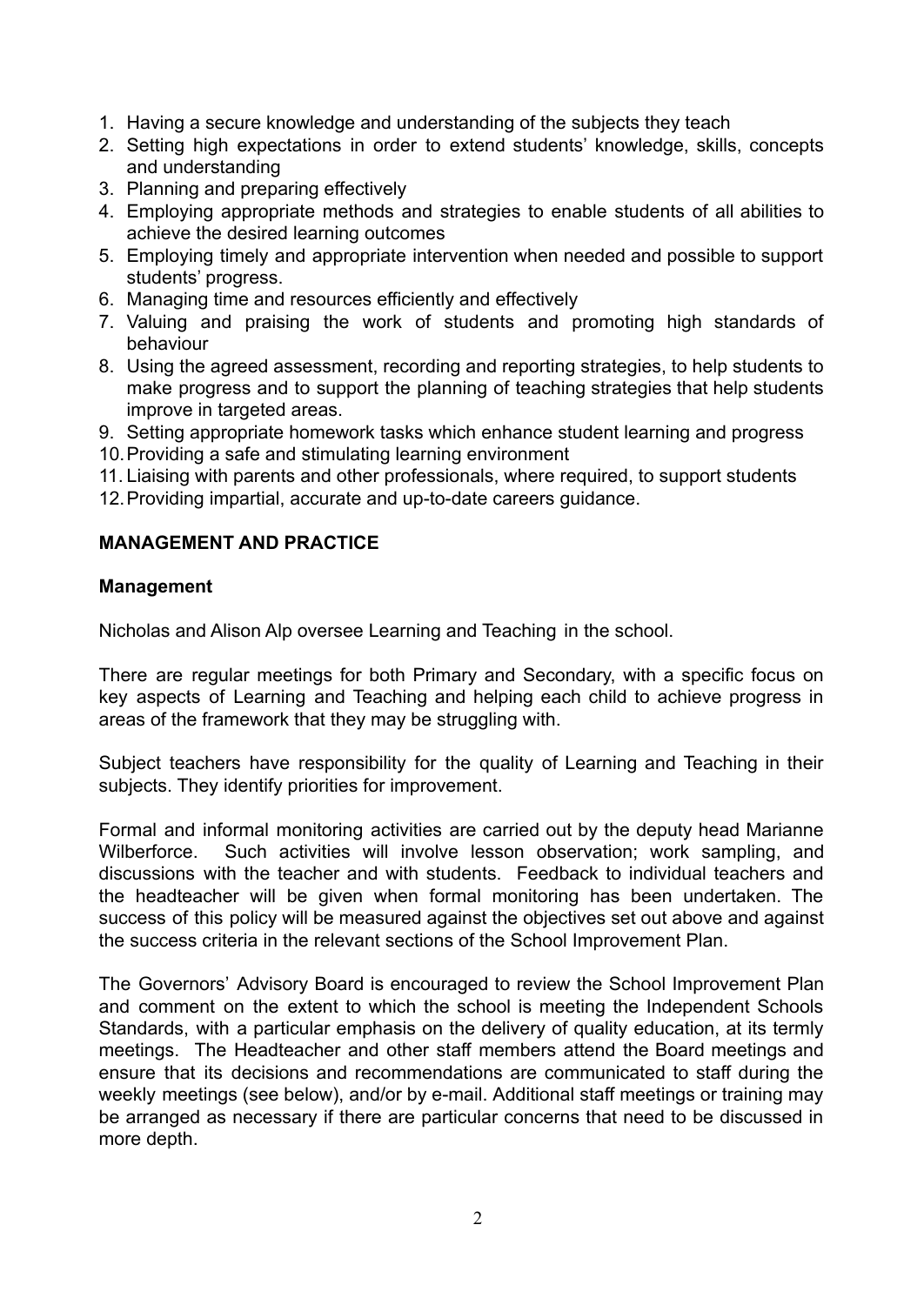## **Practice**

The Teachers' Standards below provide clear guidance about what the school's expectations are with regard to classroom practice. All teachers are sent this and a copy is held in the office.

What the school has been focusing specifically on are

- The Principles of Assessment for Learning (AFL)
- Strategies for differentiation and the use of LSAs in the classroom
- Independent learning opportunities
- The use of baseline assessment information and feedback to students on how they can make progress
- Stimulating starters to engage the students

# **TEACHERS' STANDARDS – GUIDELINES FOR IMPLEMENTATION**

Teachers make the education of their students their first concern, and are accountable for achieving the highest possible standards in work and conduct. Teachers act with honesty and integrity; have strong subject knowledge, keep their knowledge and skills as teachers up-to-date and are self-critical; forge positive professional relationships; and work with parents in the best interests of their students.

# *PART ONE: TEACHING*

## **A teacher must:**

## **1 Set high expectations which inspire, motivate and challenge students**

- establish a safe and stimulating environment for students, rooted in mutual respect
- set goals that stretch and challenge students of all backgrounds, abilities and dispositions
- demonstrate consistently the positive attitudes, values and behaviour which are expected of students.

## **2 Promote good progress and outcomes by students**

- be accountable for students' attainment, progress and outcomes
- be aware of students' capabilities and their prior knowledge, and plan teaching to build on these
- guide students to reflect on the progress they have made and their emerging needs
- demonstrate knowledge and understanding of how students learn and how this impacts on teaching
- encourage students to take a responsible and conscientious attitude to their own work and study.

## **3 Demonstrate good subject and curriculum knowledge**

- have a secure knowledge of the relevant subject(s) and curriculum areas, foster and maintain students' interest in the subject, and address misunderstandings
- demonstrate a critical understanding of developments in the subject and curriculum areas, and promote the value of scholarship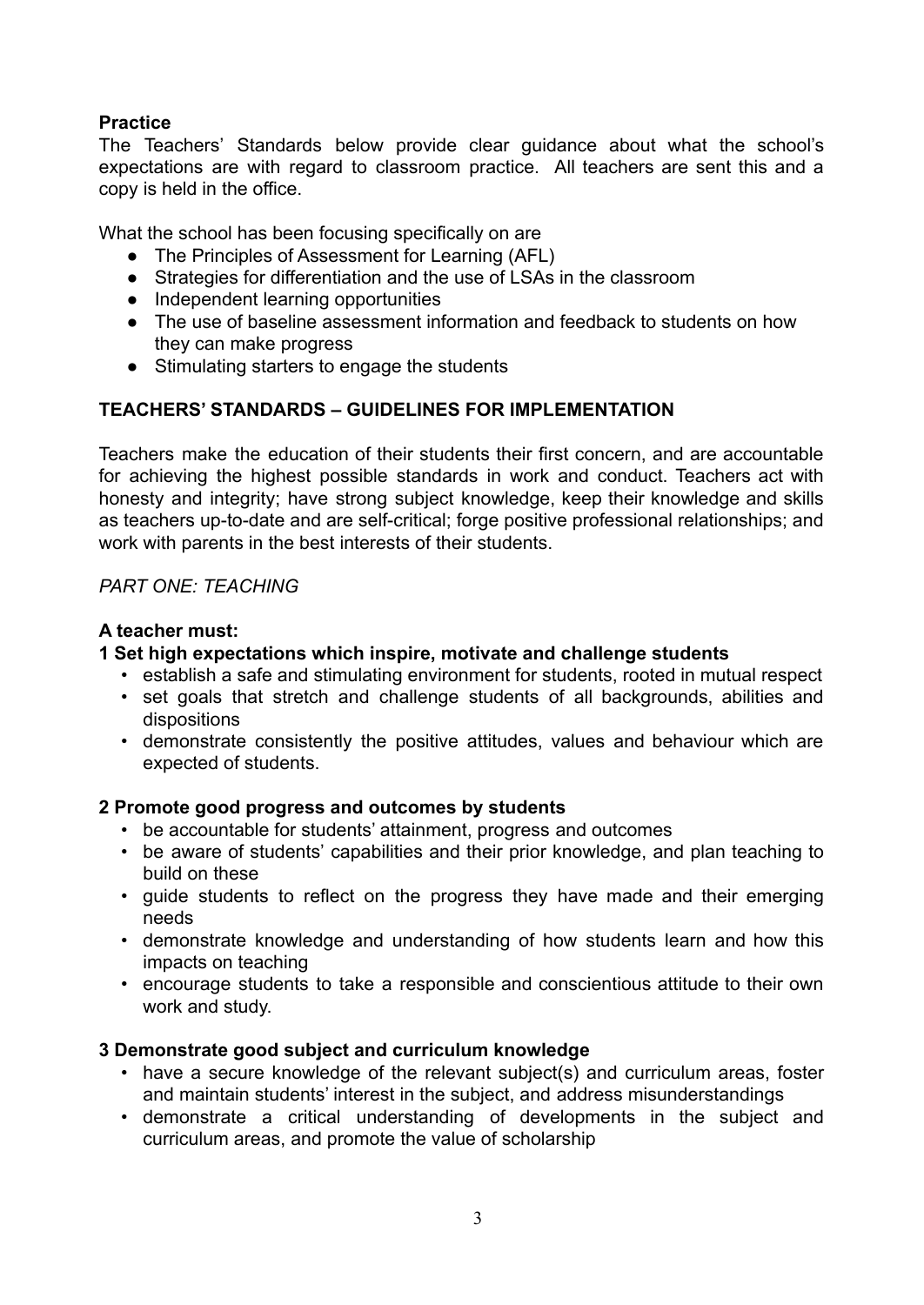- demonstrate an understanding of and take responsibility for promoting high standards of literacy, articulacy and the correct use of standard English, whatever the teacher's specialist subject
- If teaching early reading, demonstrate a clear understanding of systematic synthetic phonics 8
- If teaching early mathematics, demonstrate a clear understanding of appropriate teaching strategies.

#### **4 Plan and teach well-structured lessons**

- impart knowledge and develop understanding through effective use of lesson time
- promote a love of learning and children's intellectual curiosity
- set homework and plan other out-of-class activities to consolidate and extend the knowledge and understanding students have acquired
- reflect systematically on the effectiveness of lessons and approaches to teaching
- contribute to the design and provision of an engaging curriculum within the relevant subject area(s).

#### **5 Adapt teaching to respond to the strengths and needs of all students**

- know when and how to differentiate appropriately, using approaches which enable students to learn effectively across the different areas of the 'Learning for Life' framework, including academic skills
- have a secure understanding of how a range of factors can inhibit students' ability to learn, and how best to overcome these
- demonstrate an awareness of the physical, social and intellectual development of children, and know how to adapt teaching to support students' education at different stages of development
- have a clear understanding of the needs of all students, including those with special educational needs and disabilities; those of high ability; those from disadvantaged backgrounds, including those who qualify for pupil premium funding; those with English as an additional language; and be able to use and evaluate distinctive teaching approaches to engage and support them.

#### **6 Make accurate and productive use of assessment**

- know and understand how to assess the relevant subject and curriculum areas, including statutory assessment requirements
- make use of formative and summative assessment to secure students' progress
- use relevant data to monitor progress, set targets, and plan subsequent lessons
- give students regular feedback, both orally and through accurate marking, and encourage students to respond to the feedback.

#### **7 Manage behaviour effectively to ensure a good and safe learning environment**

- have clear rules and routines for behaviour in classrooms, and take responsibility for promoting good and courteous behaviour both in classrooms and around the school, in accordance with the school's behaviour policy
- have high expectations of behaviour, and establish a framework for discipline with a range of strategies, using praise, sanctions and rewards consistently and fairly
- manage classes effectively, using approaches which are appropriate to pupils' needs in order to involve and motivate them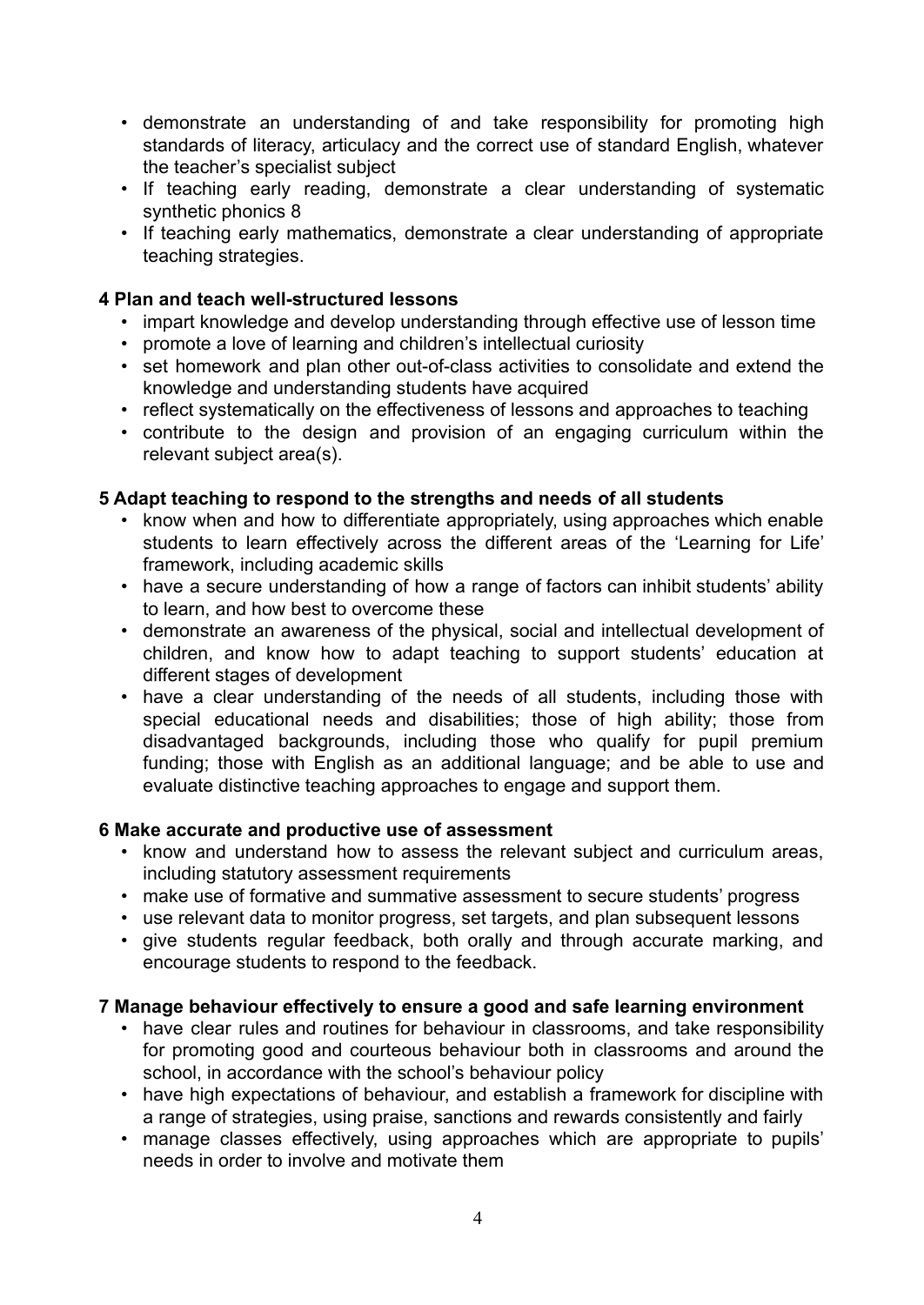• maintain good relationships with pupils, exercise appropriate authority, and act decisively when necessary.

# **8 Fulfil wider professional responsibilities**

- make a positive contribution to the wider life and ethos of the school
- develop effective professional relationships with colleagues, knowing how and when to draw on advice and specialist support
- deploy support staff effectively
- take responsibility for improving teaching through appropriate professional development, responding to advice and feedback from colleagues
- communicate effectively with parents with regard to pupils' achievements and well-being.

#### *PART 2: PERSONAL AND PROFESSIONAL CONDUCT*

- **1. Teachers uphold public trust in the profession and maintain high standards of ethics and behaviour within and outside school by…**
	- Treating students with dignity, building relationships rooted in mutual respect and at all times observing proper boundaries appropriate to a teacher's professional position, including appropriate dress.
	- Having regard for the need to safeguard students' wellbeing in accordance with statutory provisions
	- Showing tolerance and respect for the rights of others
	- Not undermining fundamental British values, including democracy, the rule of law, individual liberties and mutual respect and tolerance of those with different faiths and beliefs.
	- Ensuring that personal beliefs are not expressed in ways which exploit students' vulnerabilities or might lead them to break the law.
- **2. Teachers must have proper and professional regard for the ethos, policies and practices of the school and maintain high standards in their own attendance and punctuality**
- **3. Teachers must have an understanding of, and always act within, the statutory frameworks which set out their professional duties and responsibilities, including the Education (Independent Schools Standards) Regulations 2014.**

## **Democratic Participation in Improving Teaching and Learning**

In addition to promoting individual excellence in teaching practice, the School also strives to develop a culture of continuous improvement and to build an inclusive and democratic community in which everyone works together to enhance the learning outcomes for students, across the entire 'Learning for Life' Framework. This is achieved through regular staff meetings, and annual School Meetings and parents' meetings.

*Staff Meetings*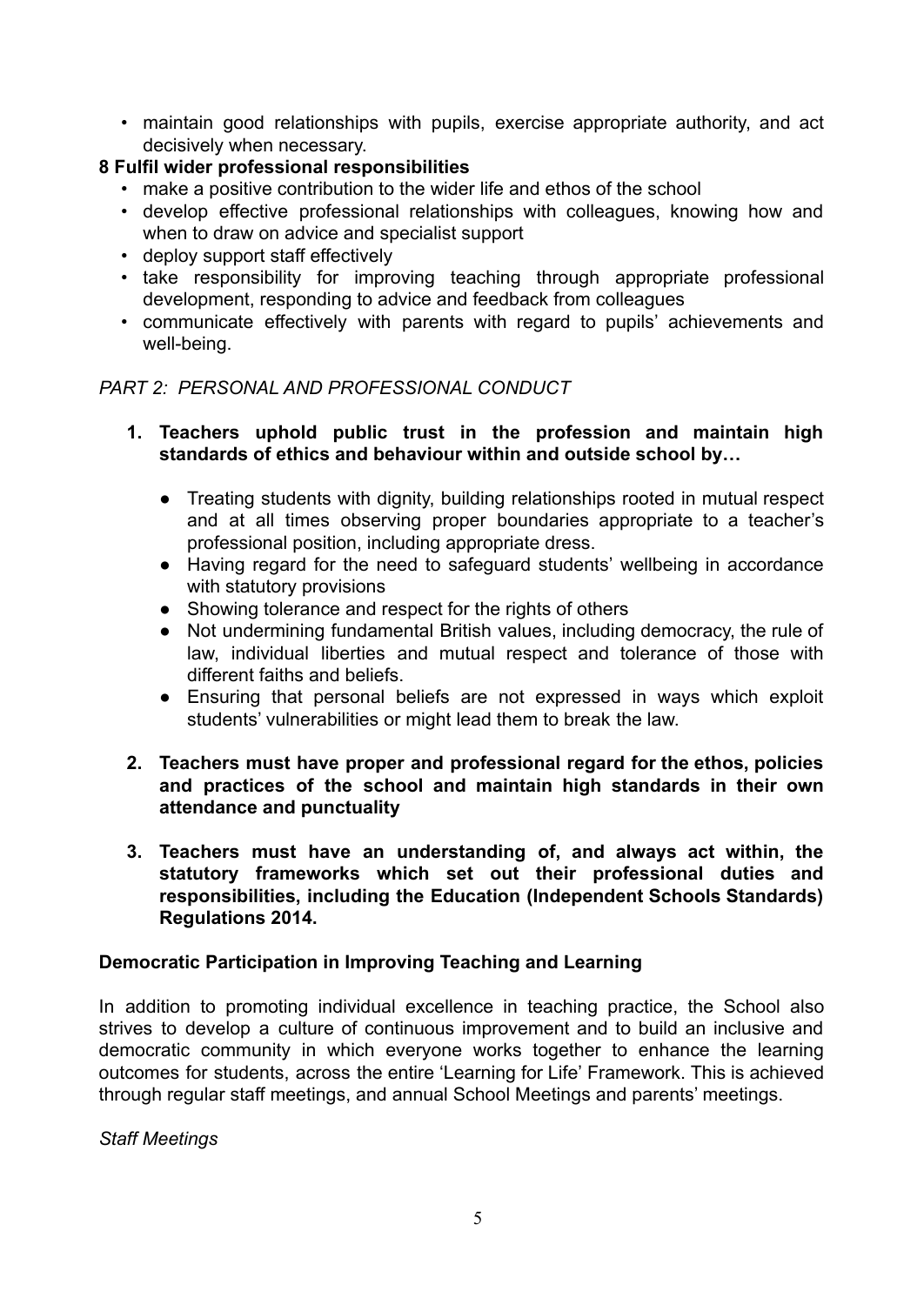Staff meetings will normally be held weekly for both Primary and Secondary staff. The aims of these meetings are:

- to give staff a forum to share ideas about effective ways of teaching, assessment, safeguarding students and communicating with parents
- to discuss new or modified policies, frameworks, and/or self-evaluations / school improvement plans
- to improve the learning and progress of individual pupils who may be at risk of underachievement (see below).

Any member of staff may propose items for the agenda by communicating them to the School Administrator in writing at least two working days before the meeting.

Agenda items that are not discussed in a given staff meeting will usually be carried forward to the next one, but if the issues in question are very urgent, additional meetings of some or all staff members may be convened at the Headteacher's discretion.

#### *School Meeting*

The School Meeting is held once a term and involves all students from Orange to Lilac class, the teachers of the Primary classes, and the Headteacher. It provides an opportunity for the students to practice the values of democracy and mutual respect in real-life situations, while proposing their own ideas for improving teaching, learning and welfare within the school community. Before the meeting the scribe will take any agenda items from each class including teal class. At the start of the meeting the chair will remind students about the importance of active listening and tolerance for those with different faiths, beliefs, opinions or political persuasions. They will also remind children of the hand gestures used to enable the meeting to run smoothly.

The agenda can relate to any aspect of teaching, learning or welfare. Decisions are taken by majority vote.

In principle, the Headteacher has the right of veto and would unhesitatingly veto any decision by the students that might compromise safeguarding, lead to a violation of the law, or negatively impact the welfare of the school community - giving a full explanation of the reason(s) for the veto. In practice, however, older students usually set out logical and convincing arguments against ideas that are impractical or potentially unsafe, and there is no need for the Headteacher's veto to be used.

#### *Parents' Meeting*

The Parents' Meeting is held once a year and all parents and legal guardians of current students at the School, including Kindergarten, are eligible to attend. It provides an opportunity for parents to give feedback on policies and practice at the school, and/or suggest improvements. The agenda is defined by parents themselves at the start of the meeting, and can relate to any aspect of teaching, learning or welfare.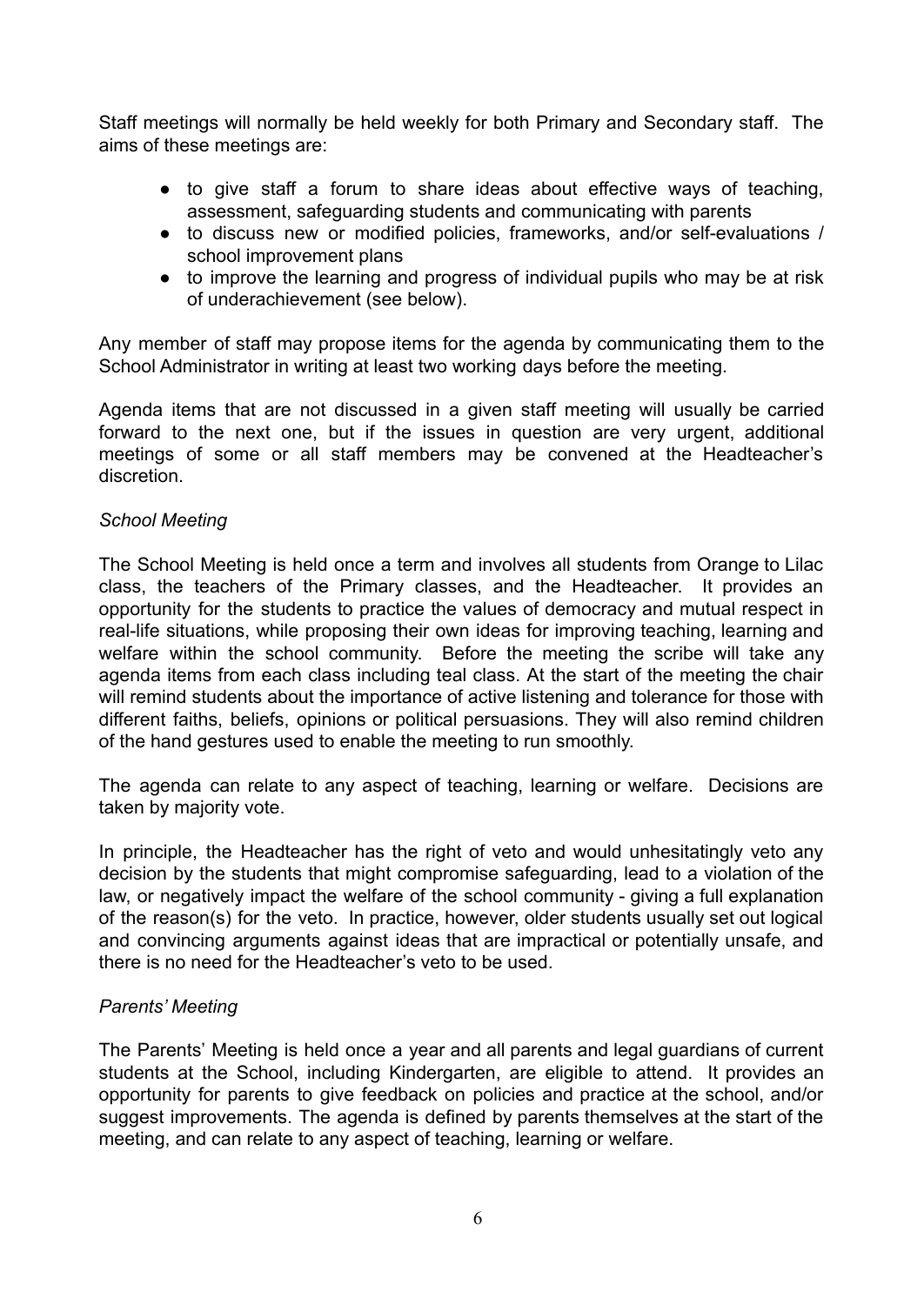Ideas supported by a proposer and a seconder are usually taken forward for action by the Headteachers and/or Governors' Advisory Board, unless there is controversy within the meeting, in which case the issue is decided by majority vote.

## **'Learning for Life' Framework**

The New Forest Small School's unique 'Learning for Life' Framework helps teachers, students and parents to understand the school's expectations and aspirations, not only in terms of academic progress, but also in a holistic sense of preparing students for a successful adulthood as independent learners and proactive participants in a democratic society.

The current version of the framework was developed jointly by staff and Upper Secondary students and is grounded in the school's aims and ethos, which can be found on the NFSS website, and underpinned by world-leading research on values and competencies in Education for Sustainability (conducted by a staff member who is working towards a PhD in this area). It consists of four main areas of skill development, two of which are subdivided:

- 1. Human and Social Education
	- a. Self-awareness and mental wellbeing
	- b. Confidence
	- c. Social skills
	- d. Motivation and free thinking
- 2. Physical Education
- 3. Academic Education
	- a. Literacy skills
	- b. Mathematical, scientific and technological skills
	- c. Artistic and creative skills
- 4. Sustainability skills

The full framework, with aspirational learning outcomes for each of the nine sections, can be found in Appendix A.

The framework is used in the Annual Review process (Bi-annual Review from 2018/19) and in conversations between students and their respective personal tutors. It can also provide guidance on expectations and goals for class teachers and one-to-one mentors.

We recognize that all students will find some of the outcomes more difficult than others, and that students with certain types of SEN and disabilities will inevitably struggle with some sections of the framework. Students with autistic spectrum conditions, for example, will find the Social Skills section especially challenging. In addition, some of the outcomes, especially in the 'Self-awareness and mental wellbeing' section, may be part of a lifelong learning journey for staff as well as students. We have no expectation that all of the outcomes will be fully achieved by the time a student leaves, but that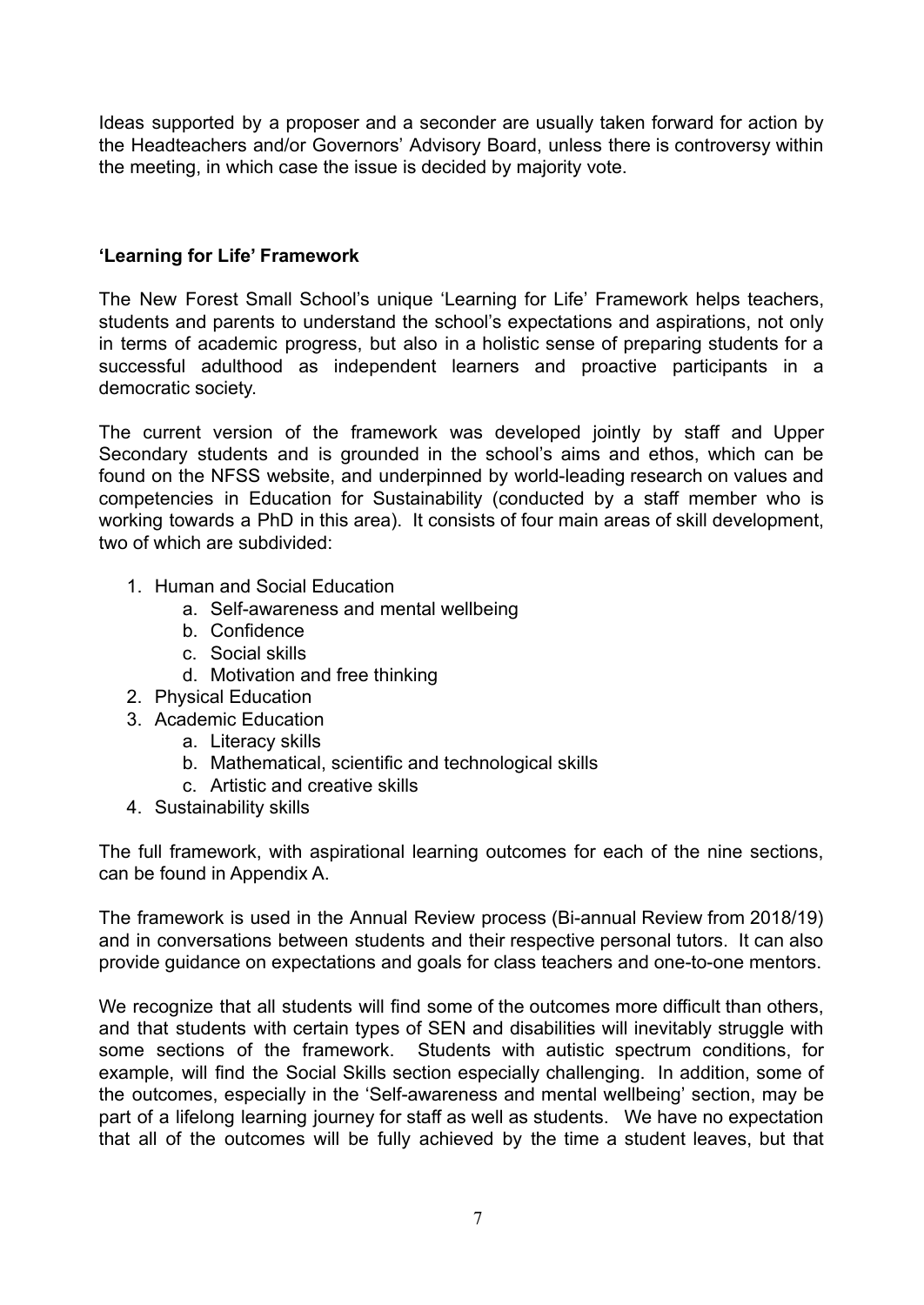significant progress will have been made towards all of them, with a particular focus on those that they do not find easy.

The school is piloting individual 'Learning for Life' workbooks on a rolling basis, starting with Upper Secondary in 2018/19. The pilot will be evaluated by the SENCO, Senior Secondary Teacher, Policy Adviser and Headteacher to determine:

- the most appropriate format for the workbooks (online or print copies, completed by students only or also by staff and/or parents, etc.)
- whether students find the individual workbooks a helpful way to identify the areas that they find challenging, and set goals to improve their progress, and motivate themselves to keep working towards the goals
- whether staff respond positively to the workbooks or find them an unnecessary burden
- whether the workbooks facilitate productive conversations between staff and parents

If the pilot scheme is successful in relation to these criteria, it will be extended to Lower Secondary in 2019/20 and then Upper Primary in 2020/21.

## **Enhancing Progress in Literacy and Numeracy**

Teachers in the Primary classes use reading and spelling tests to gain an understanding of pupils' progress in literacy. We do not currently have a standard reading scheme that is implemented systematically throughout the whole Primary school, as the high proportion of students with SEND and especially autistic spectrum conditions (typically high intellectual ability combined with difficulties in social interaction) means that a 'one-size-fits-all' approach is not suitable for NFSS. However, teachers are encouraged to use the Oxford Reading Tree reading scheme where appropriate, especially in Lower and Middle Primary classes, where a high importance is placed on the development of literacy skills.

To support all students in making the required progress in numeracy skills, NFSS uses a 'Matrix of Skills' in Primary classes. Staff are encouraged to rate each student as either 'limited understanding', 'developing understanding' or 'mastered' in relation to a set of clearly defined numeracy skills, at termly intervals. The colour-coded matrix enables staff to quickly and easily identify children who may be struggling with numeracy, as well as providing feedback to parents in the Annual Review process (increasing to bi-annual from 2018/19).

#### **Supporting Students at Risk of Underachievement**

The school understands 'students at risk of underachievement' to include all those, including students of very high ability, who are not currently achieving progress that is congruent with their ability and potential. We recognise that a student may be achieving educational outcomes that are equalling or even exceeding the national average for their age group, and still be at risk of underachievement.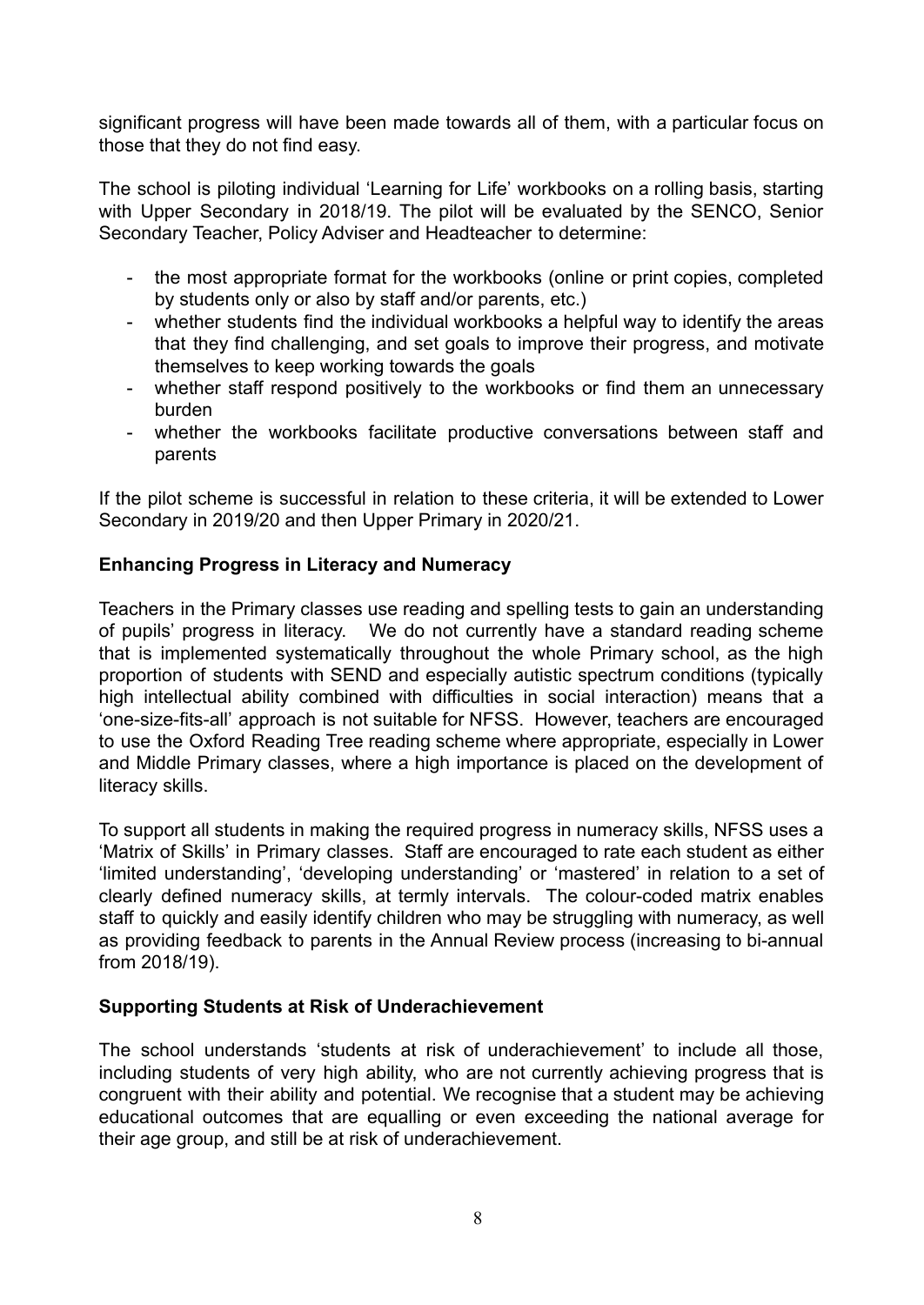Students may be at risk of underachievement in any or all of the four areas of skill development that make up the NFSS 'Learning for Life' Framework – Human and Social Skills, Physical Skills, Academic Skills and Sustainability Skills (see Appendix A). This may be for any or all the following reasons:

- Special educational needs, disabilities, and/or medical conditions
- Above-average ability or very high ability
- English as an additional language
- Gaps in knowledge due to extended absence at this school and/or a previous one
- History of bullying, bereavement, abuse or other adverse childhood experiences
- Disadvantaged backgrounds, including those in receipt of pupil premium funding

# *Special Educational Needs, Disabilities and Medical Conditions*

The school's arrangements for supporting students with special educational needs and disabilities are as detailed in the SEND Policy, and those with long-term medical conditions in the Medical Conditions Policy, respectively. We recognise, however, that not all students who are at risk of underachievement in one or more areas of the framework will qualify for a formal Education, Health and Care Plan. The internal Individual Education Plan process enables us to respond to lower levels of need, using the same four-step procedure of 'Assess, Plan, Do, Review' that is used in designing interventions for students with formally-recognised SEND.

School-led IEPs are drawn up by the SENCO for students with educational needs that do not meet the formal definition of SEN (such that either it would not be appropriate to refer them for an EHC needs assessment, or they have been referred but refused an EHCP) but cannot be fully met through high-quality differentiated teaching within a standard classroom. This could include, but is not limited to students with:

- Mild dyslexia, dyscalculia or dyspraxia, or a combination of these
- Asperger's syndrome or other autistic spectrum conditions that affect their learning, especially in relation to participation in group learning activities, but are not severe enough to require an EHCP
- Mild to moderate difficulties with attention, concentration and/or executive function
- Mild cognitive impairment
- Mental health challenges, e.g. mild to moderate depression, OCD or anxiety
- Large gaps in knowledge, such that they cannot catch up through self-directed study

*Fine motor difficulties:* Throughout the Primary classes, the school's policy is to encourage neat and legible handwriting, without blaming or shaming those who find this challenging as a result of fine motor difficulties. We do not explicitly teach or recommend any specific style of handwriting, although cursive styles are discouraged – our focus is on clarity and readability. If a student reaches the Secondary classes and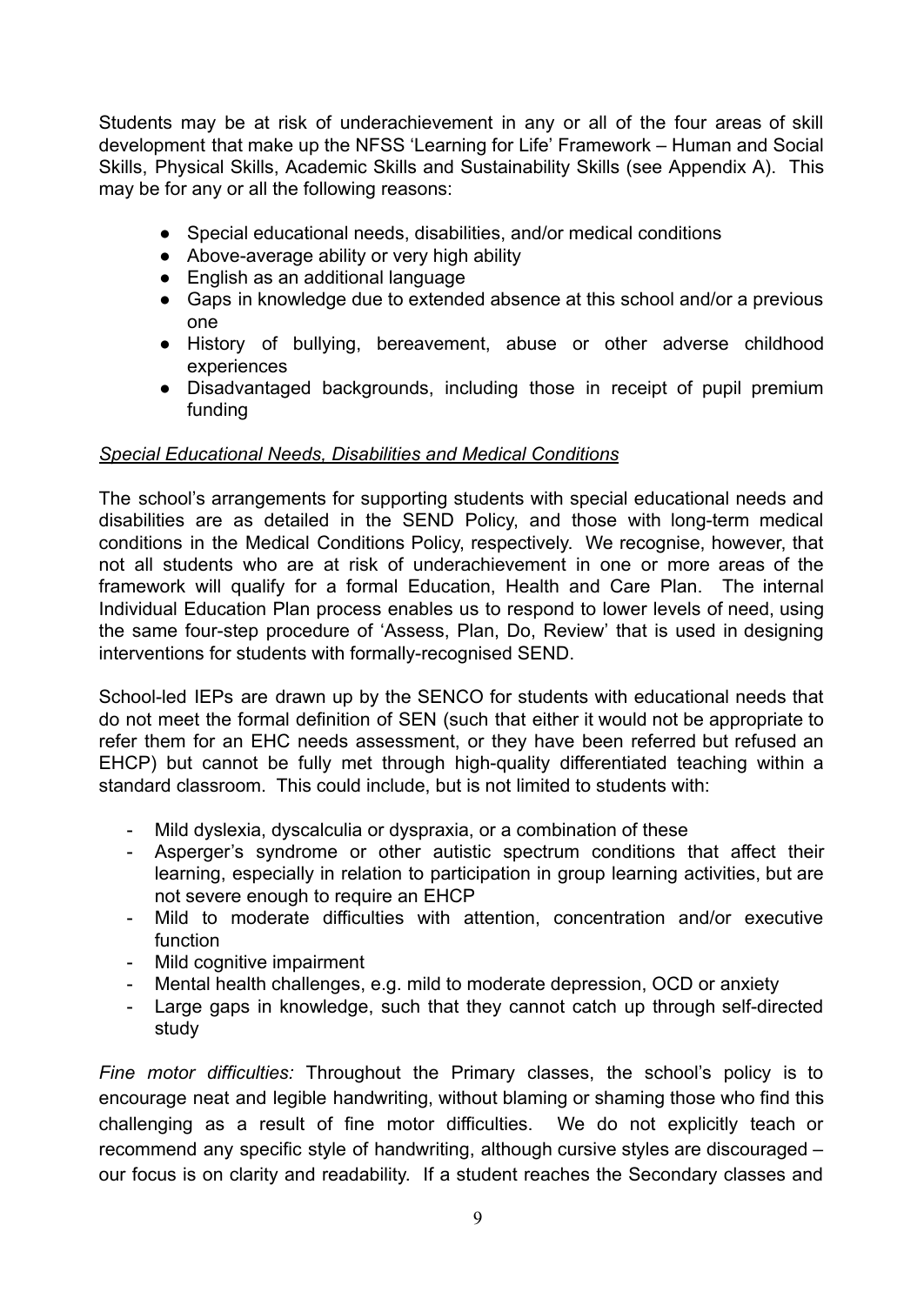is still struggling with handwriting, to the extent that they are unable to express their ideas clearly in their written work, they may be permitted to use a laptop in class at the discretion of the SENCO as part of a school-led IEP process. Assistance with touch-typing may be given as necessary.

Other interventions that may be recommended in school-led IEPs include, but are not limited to:

- One-to-one mentoring to improve skills in one or more areas of the 'Learning for Life' framework, raise aspirations, or enhance general study skills
- On-to-one tuition in specific subjects that are causing difficulty
- Recommendations for students themselves
- Suggestions for class teachers, such as 'scaffolding' or revisiting topics over time to consolidate content
- Being assessed by an Educational Psychologist to evaluate the need for access arrangements in GCSE exams (extra time, reader and scribe, etc.)

The SEND overview spreadsheet can be used both to summarise targets from existing EHCPs and school-led IEPs, and as a place for teachers to share their concerns about students who may be making slower than expected progress or are thought to be at risk of underachievement.

## *More able and talented students*

All staff are encouraged to 'teach to the top', in the sense of including content that is specifically targeted to the most able students when planning lessons, homework and assessments. Staff are also actively encouraged to seek out resources that can challenge and inspire the more able, either during lessons or at home, e.g. recommended reading lists, videos, and /or events.

We recognise that motivation and mindset are key factors in achievement, and that students with high ability and low motivation (e.g. as a result of negative experiences at previous schools, an undiagnosed mental health condition, or a lack of interest in a particular subject) are at very high risk of underachievement. Such students are usually supported through a school-led IEP, with the recommendations typically involving one-to-one mentoring and/or extra sessions with their personal tutor.

## *Students with English as an additional language (EAL)*

Students whose first language is not English may find it difficult to understand spoken and/or written instruction, contribute to class discussions, and express themselves clearly in writing. Class teachers are encouraged to avoid mislabelling all students with English as an additional language as having SEND, while also being alert to the possibility that some EAL students may indeed have undiagnosed SEND and/or other issues that place them at a higher risk of underachievement.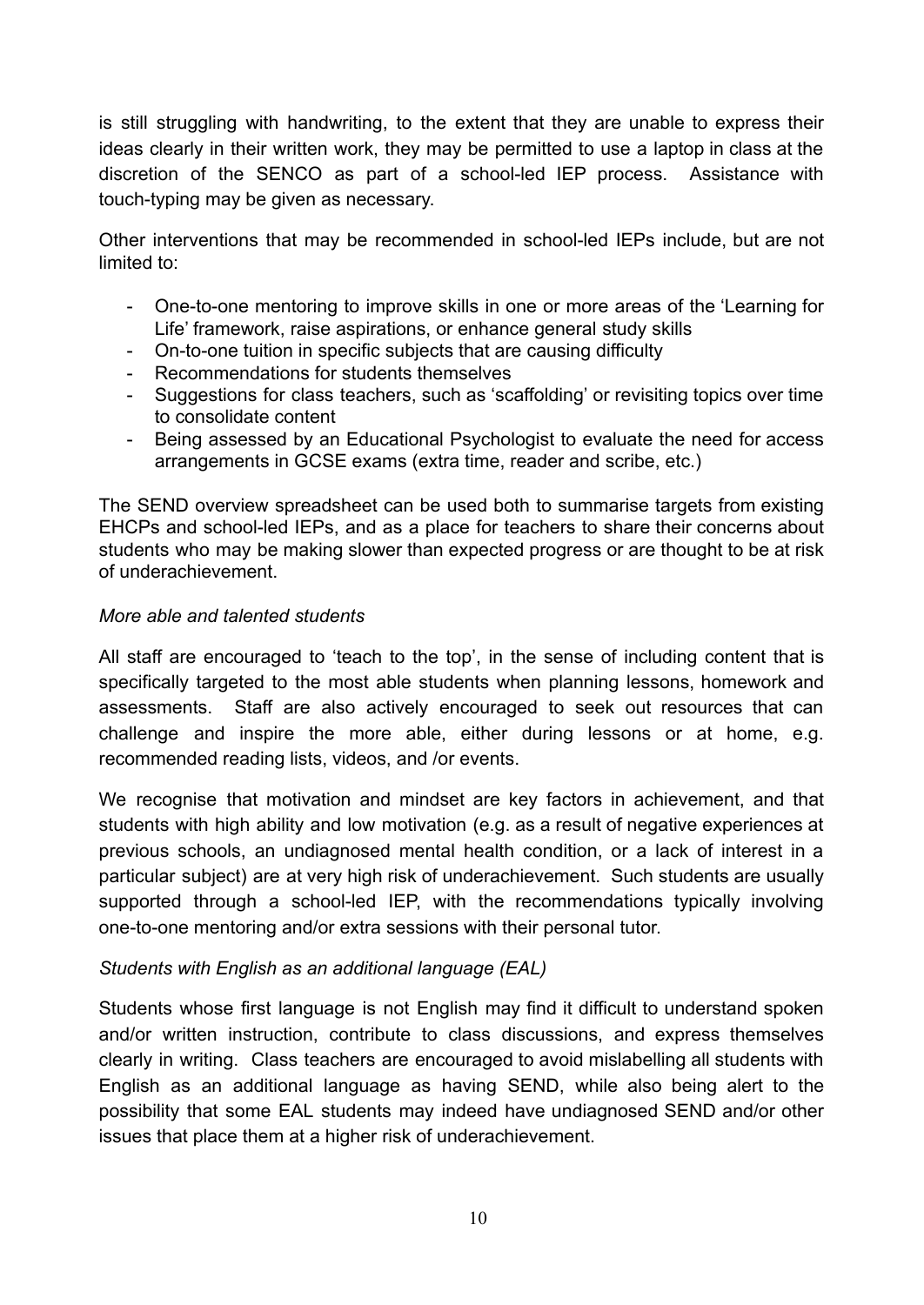We endeavour to integrate students with EAL within the class that is most appropriate for their age group, as much as possible, and to meet their needs through a mixture of differentiated teaching – facilitated by the small class sizes – and one-to-one support. The latter would normally include private tuition in English, using resources designed specifically to teach English as an additional language alongside (or instead of) the standard curriculum resources) as appropriate.

## *Adverse childhood experiences and significant gaps in knowledge*

Students may have significant gaps in their knowledge, in comparison to their peers, as a result of having missed large sections of the curriculum. This may be as a result of extended absence due to illness, or because their behaviour, concentration and/or motivation were affected by adverse childhood experiences (e.g. bullying, abuse or bereavement). It may also be because they have recently joined the school, either from a home-schooling environment or from a school in which the curriculum was organised very differently.

In parallel to any ongoing safeguarding work that may be necessary, staff will be sympathetic to students with gaps in large knowledge, especially where they are linked to a known history of adverse childhood experiences. Asking them direct questions in front of their peers about topics where they are thought (or suspected) to have limited knowledge should be avoided, and additional instructions may be needed to help them stay safe in practical work etc.

- In the case of students who have large knowledge gaps but are now highly motivated, staff will typically provide additional worksheets and (up to a point) differentiated teaching to help them catch up the content that they have missed. An IEP will not be required in this case.
- Where students have missed a large amount of curriculum content and also need extra support to increase their motivation and develop a growth mindset, a school-led IEP process will normally be initiated to determine the most suitable approach, e.g. extra sessions with a personal tutor, one-to-one mentoring, and/or subject tuition.

# *Pupil premium*

Many of the interventions recommended by the Education Endowment Foundation for students in receipt of pupil premium funding (based on cost-benefit ratios and the availability of supporting evidence) are strategies that NFSS is already using as part of its standard practice for all pupils. These include small class sizes, collaborative learning, outdoor adventure learning, extensive use of the arts, and especially 'metacognition and self-regulation' (which is a core element of the Self-Awareness and Mental Wellbeing section in the NFSS Learning for Life framework). Others, such as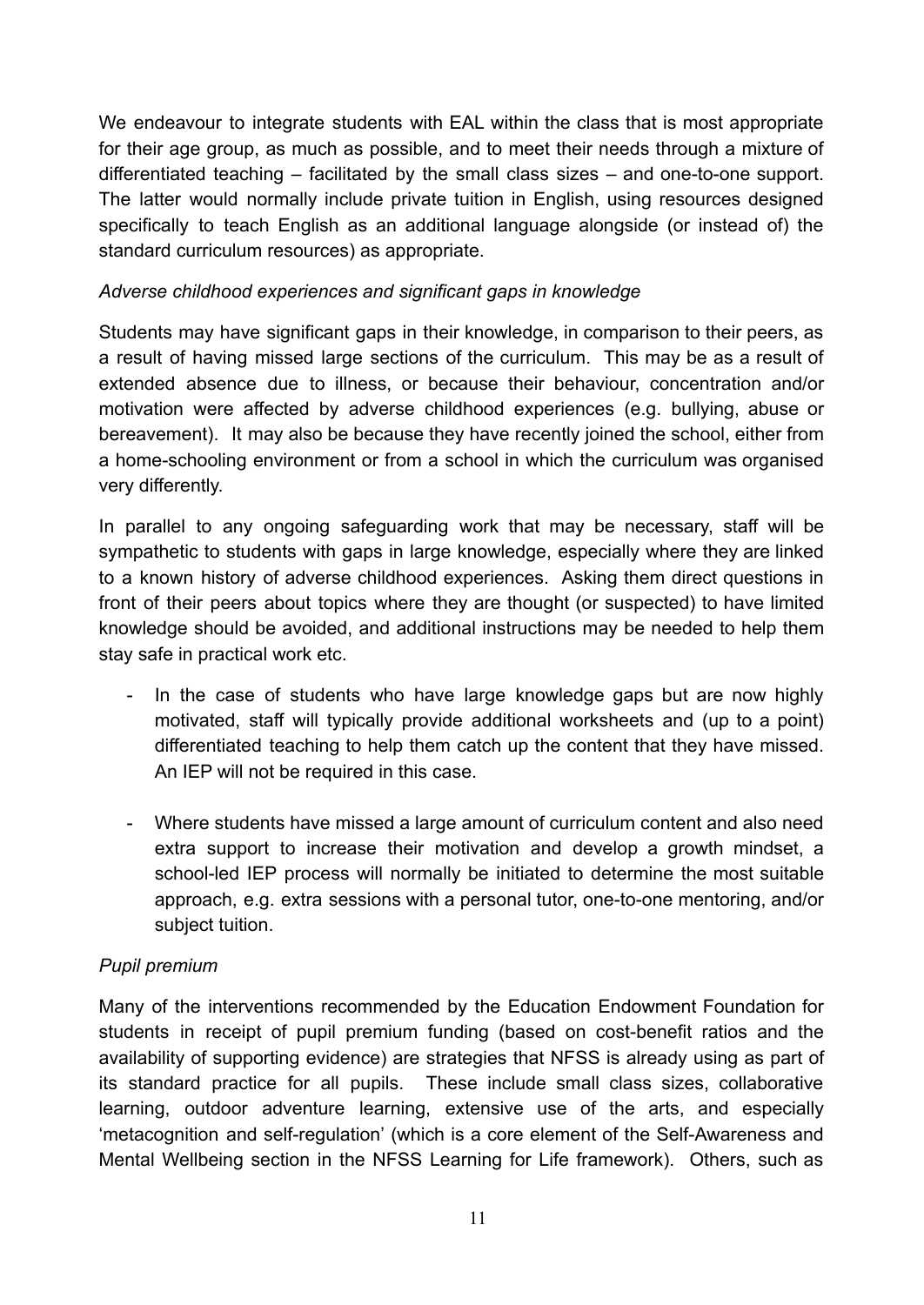one-to-one mentoring, personal tutor sessions, use of LSAs and individual subject tuition, are widely used with SEND and EAL students and others at risk of underachievement.

In making decisions about the allocation of pupil premium funding, and/or specific measures to support other students who may be seen as broadly 'disadvantaged' but do not meet the strict criteria for pupil premium funding, the Headteacher will consult with the SENCO and/or class teachers as applicable. As NFSS is an independent school that does not offer full bursaries or full scholarships, the majority of children in receipt of pupil premium funding would normally be in Kindergarten, but there are occasions when this is not the case (e.g. when NFSS has been identified as the school of choice as part of an IEP process).

Full records of income and expenditure for all pupil premium payments will be kept at the school and shared with the Local Authority and other appropriate stakeholders in accordance with statutory guidelines. It is noted that information about parental income is regarded as sensitive data under the 2018 General Data Protection Regulations, and lists of students in receipt of pupil premium funding should therefore be treated as confidential except where there is a legal obligation to share them.

## **Managing Transitions Between Classes**

Transitions between classes, especially from Lower/Middle Primary to Upper Primary and from Upper Primary to the Secondary School, can be difficult and potentially upsetting for children. A particular challenge, in contrast to mainstream schools, is that children at NFSS are grouped by taking into account three separate criteria – age, academic ability, and social and emotional skills. This means that there are often occasions when only one or a few students in a class will make the transition to a higher class, as opposed to the whole cohort moving together.

Decisions about whether or not to move a child to a new class are taken not only with reference to the individual and how the new social environment will affect their learning, but also considerations of the higher class and how it will be affected (positively or negatively) by the transition. Staff may be reluctant, for example, to move a child with challenging behaviour up into a class that already has several members with emotional and behavioural difficulties, if their academic needs can continue to be met through differentiated teaching in their current class.

It may be appropriate, in some cases, for a child to join a higher class on a trial basis, with the option of returning to their old class still being left open. In these cases, the views of students and parents will be taken into account, but the final decision remains with the Headteacher.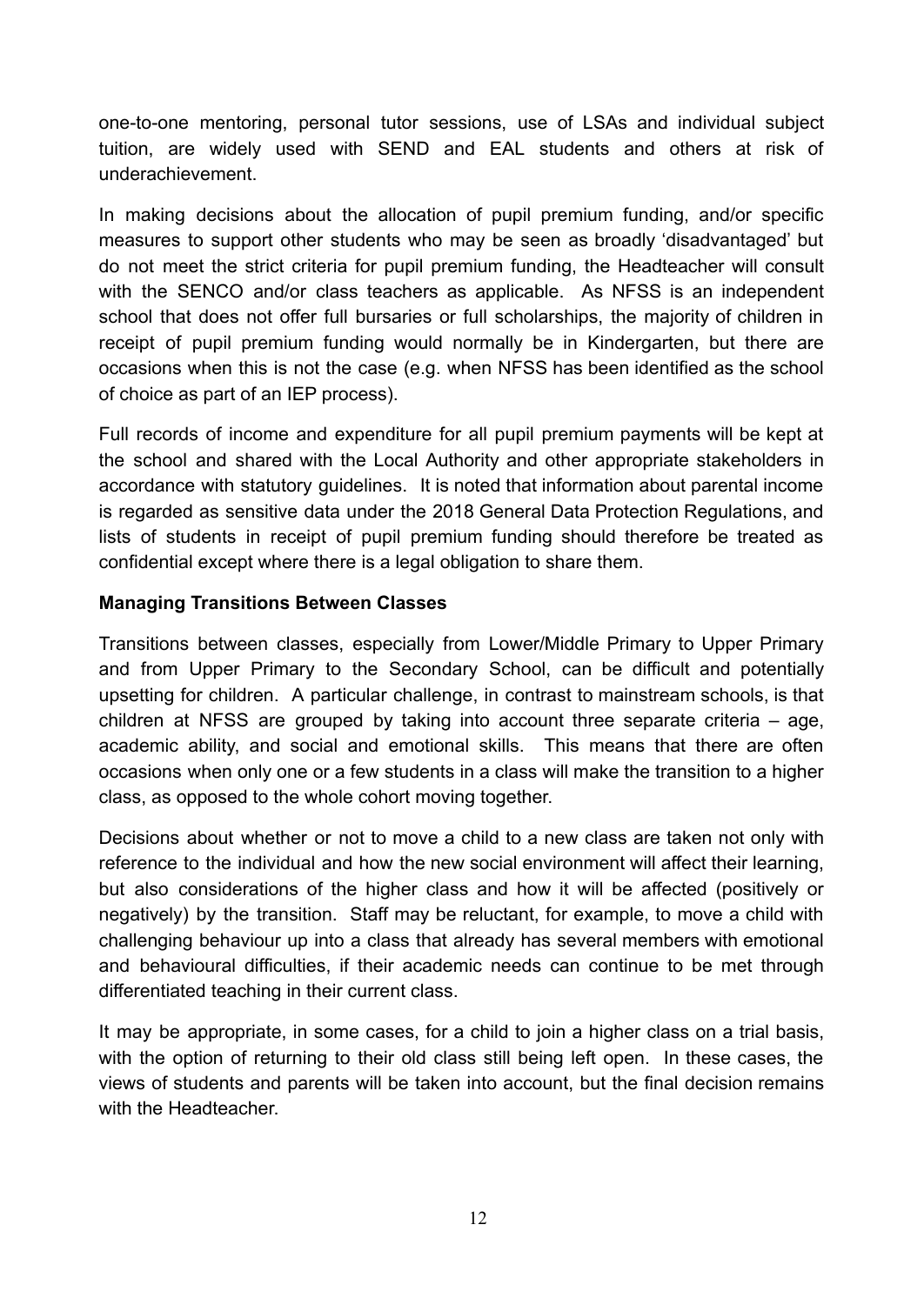The allocation of classrooms is usually done on the basis of class size, bearing in mind any adjustments or adaptations that may need to be made for children with SEND.

We reduce the impact of transitions by encouraging children to move into their new classroom during the last week of the Summer term, so that when they return in the autumn they are not in a strange and unfamiliar learning environment. In addition, the culture of the school is to encourage students to mix freely and play together during lunch breaks rather than segregating them by class (with the exception of Kindergarten), so that they normally have an opportunity to get to know each other and do not feel that they are being moved into a class of strangers. The small classes and strong focus on forest play make the school a vibrant community.

We recognise that children with autistic spectrum conditions may find change particularly challenging and upsetting, and that transitions between classes can be a traumatic time for them. Children with severe ASC normally have an EHCP and a dedicated Learning Support Assistant who will remain with them throughout the transition. Those with mild to moderate ASC may require some one-to-one mentoring, with a focus on some of the self-efficacy skills from the 'Learning for Life' framework, especially SM7-SM10 (see Appendix A below), to help them manage their feelings about the change.

#### **Preparation for Adulthood**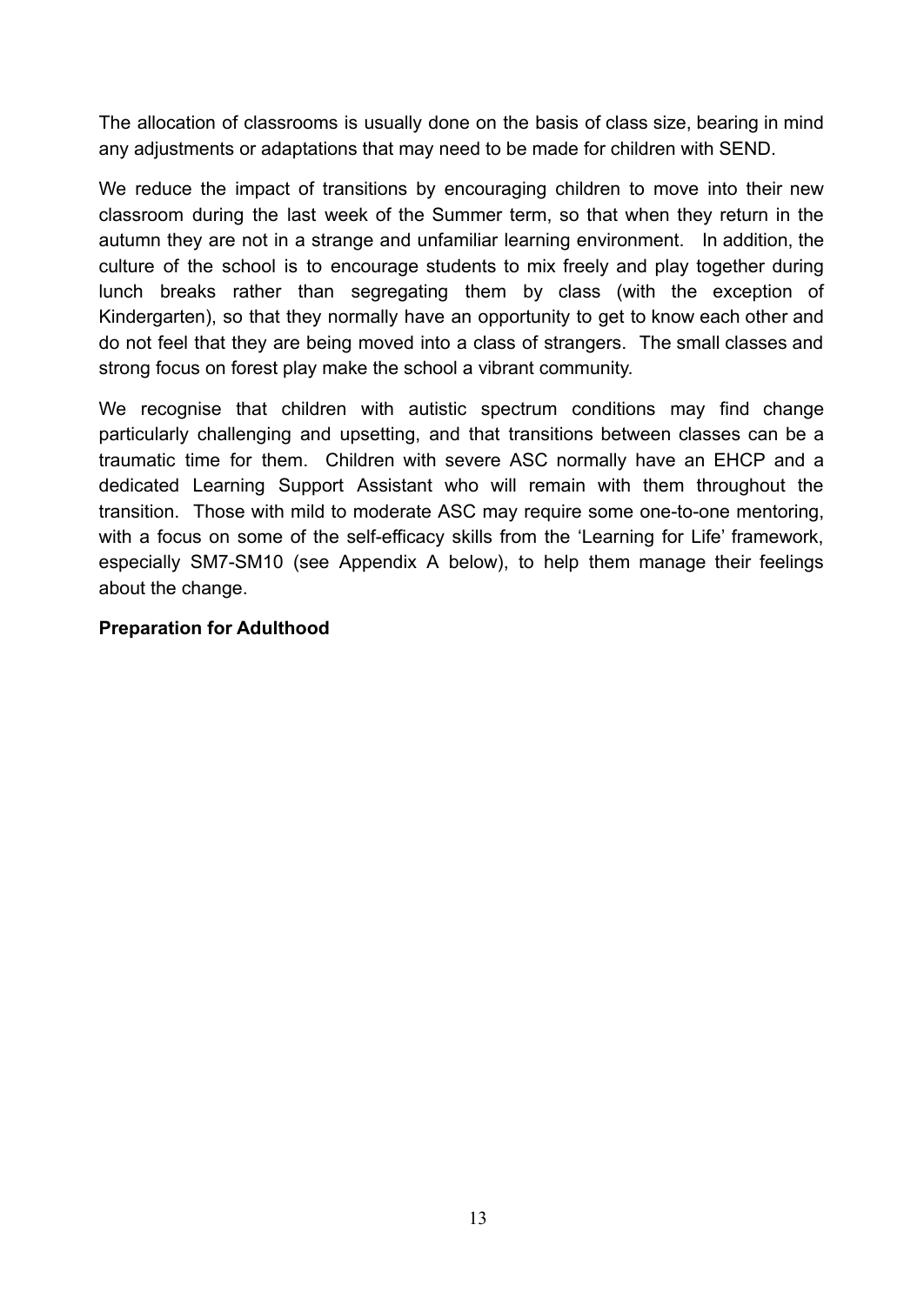All students in Upper Secondary are provided with accurate, up-to-date careers guidance that–

- (i) is presented in an impartial manner;
- (ii) enables them to make informed choices about a broad range of career options; and
- (iii) helps to encourage them to fulfil their potential.

Careers guidance is provided to in a variety of settings, including PSHE lessons, one-to-one mentoring sessions, and Careers Days in which parents and other individuals representing a diverse range of professions are invited to come in and talk to the students about their work.

The 'Learning for Life' framework, especially the Human and Social Education section, provides a foundation for acquiring many of the skills that the pupils will need in their transition to adult life. We recognise, however, that students with EHCPs and those with borderline SEN (supported through in-school IEPs) may need extra support to help them identify career paths that are realistic and achievable while also encouraging to have high aspirations, to develop independent learning skills, and to create a manageable plan for transitions to college or other 16-19 education and training provision. This support may be provided by LSAs, by the SENCO, and/or by individual members of staff providing one-to-one mentoring sessions.

## **GCSE Courses**

The current school policy is for all students in the Upper Secondary class to study for GCSE courses, in contrast to a previous policy of allowing some students with special educational needs and disabilities to focus on a Functional Skills programme as an alternative to GCSEs. The expectation is that pupils of high ability will sit GCSE examinations in nine or ten subjects, those of average ability will take seven or eight, and pupils with SEND will typically take five or six GCSEs.

The school offers five core GCSE courses in Maths, English Language, English Literature and Combined Science (Dual Award), which all students are expected to study as a minimum unless there are exceptional reasons for not doing so. The optional subjects currently available are Psychology, History, Geography, Art and Design, Music, Spanish, and `Triple Science' (i.e. separate GCSE courses in Biology, Chemistry and Physics, in place of the dual award Combined Science). Other GCSE options may be offered in certain cases if there is sufficient demand and a suitable teacher is available, although there may be an extra charge if some of the teaching has to be done outside normal school hours.

Students normally choose their options in Year 9 or equivalent, although in the case of more able and talented students, the conversations may begin in Year 8. Decisions about GCSE options must be considered carefully, and will be made through a process of consultation between the student, the parents, the relevant subject teachers and the Headteacher. These conversations will normally be held during the Spring term.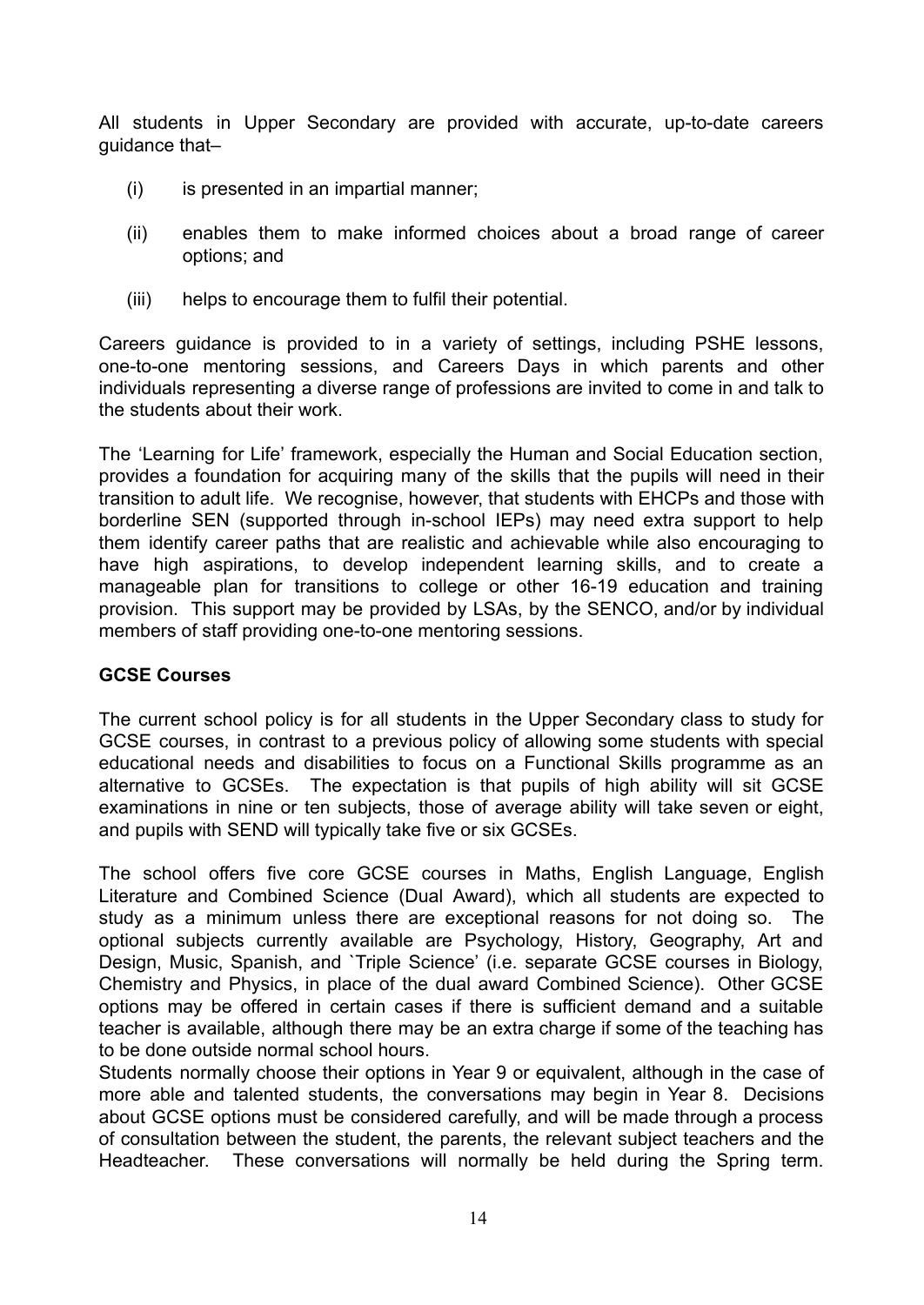Subject teachers will provide students and their parents with all relevant information in a timely manner, including GCSE curricula and specifications where appropriate.

Once a student has made the decision to study a particular set of options for GCSE, and the Option Sheet has been signed by the student and countersigned by the parent and the Head Teacher, the student is expected to:

- abide by that decision;
- participate fully in all the relevant classes to the best of their ability (including any practical classes, mock exams, field trips or organized study sessions);
- submit coursework in a timely manner if required (currently Art and Music only); and
- sit all the GCSE examination papers in that subject.

Students will only be allowed to drop out of a course in exceptional circumstances, such as severe physical or mental health problems. Such decisions will be taken by the Head Teacher if, after extensive discussion with students and parents, they believe it to be in the student's best interests to reduce the number of GCSEs that they are taking. Students reporting issues such as disliking a subject or teacher, changing career plans, experiencing mild to moderate mental health difficulties, or struggling to understand the course material or cope with the workload (whether for one or more specific subjects or across the whole curriculum) will be offered a tutorial session with the Head Teacher and may, where appropriate and practicable, be offered one-to-one tuition and/or emotional literacy support. There may be an extra charge for these sessions, to be negotiated with the parents.

Students who declare themselves to have 'dropped' a subject without engaging in the proper consultation processes, and fail to attend the required classes, will be recorded in the same way as unauthorized absences and dealt with in accordance with the Attendance Policy.

## **MONITORING AND EVALUATING THE POLICY**

All members of the teaching team will use the policy to assist them to reflect on their own practice and to strive for continuous improvement.

This policy is monitored by the headteacher on an annual basis.

The report will identify areas for further development and action but will not refer to individual teachers.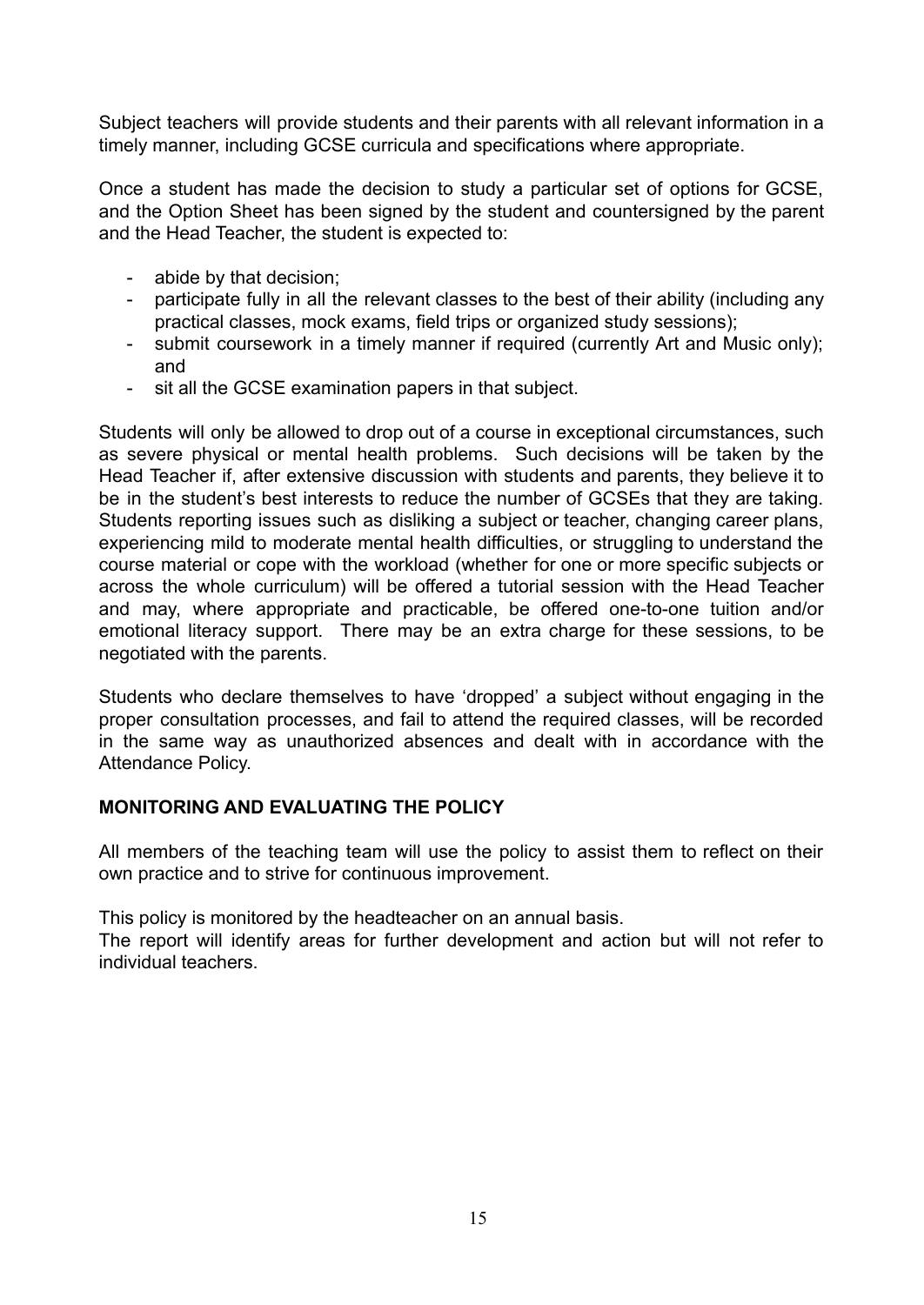# **Appendix A: New Forest Small School `Learning for Life' Framework**

# **1. Human and Social Education**

# *1.1. Self-awareness and mental wellbeing*

SM1: I can talk about what I like doing, what interests me, and what excites me

SM2: I can talk about my strengths and what I'm good at

SM3: I can recognise what I need to work on, set realistic goals and strive to achieve them\*\*

SM4: I can recognise when my strategies aren't working, and find new ways to do things\*\*

SM5: I can listen to feedback with a growth mindset, and use it to make my work better

SM6: I can recognise how my actions affect others, and change my behaviour if necessary

SM7: I can understand my own feelings and where they come from

SM8: I can think through situations that make me anxious

SM9: I can use positive self-talk statements when I'm scared or worried

SM10: I can manage my feelings by focusing on my goal(s)\*\*

# *1.2 Confidence*

C1: I am confident in coming into the classroom and handling day-to-day tasks C2: I am confident in doing 'group learning' activities

C3: I am confident in playing outside and handling materials and equipment safely and effectively\*\*

# *1.3. Social skills*

S1: I can recognise when other people's beliefs, interests and experiences are different from mine

S2: I can respect people for who they are, even if I disagree with them

S3: I can recognise how other people may be feeling (based on their words, facial expressions, tone of voice and body language) or take steps to find out how people are feeling\*\*

S4: I can listen to others and make sure that I understand what they are saying

S5: I can understand and follow sensible instructions or guidance

S6: I can discuss my ideas with others and take their opinions on board\*\*

S7: I can take turns and understand why it's important

S8: I can share with others and understand why it's important

S9: I can recognise (or take steps to find out) other people's needs, and help them if appropriate S10: I can work as part of a team

# *1.4. Motivation and free thinking*

MF1: I can identify the steps needed to solve a problem or complete a task\*\*

MF2: I can see which tasks are most important, and do those first\*\*

MF3: I can get started on tasks by myself\*\*

MF4: I can keep track of information and things\*\*

MF5: I can follow a sequence of activities\*\*

MF6: I can motivate myself and others to keep trying when things don't go as hoped

MF7: I can share my own ideas in classroom discussions

MF8: I can 'think outside the box' and allow new ideas to develop and flourish\*

MF9: I can argue a case in a debate\*

MF10: I can evaluate different source materials and reflect on my own opinions\*